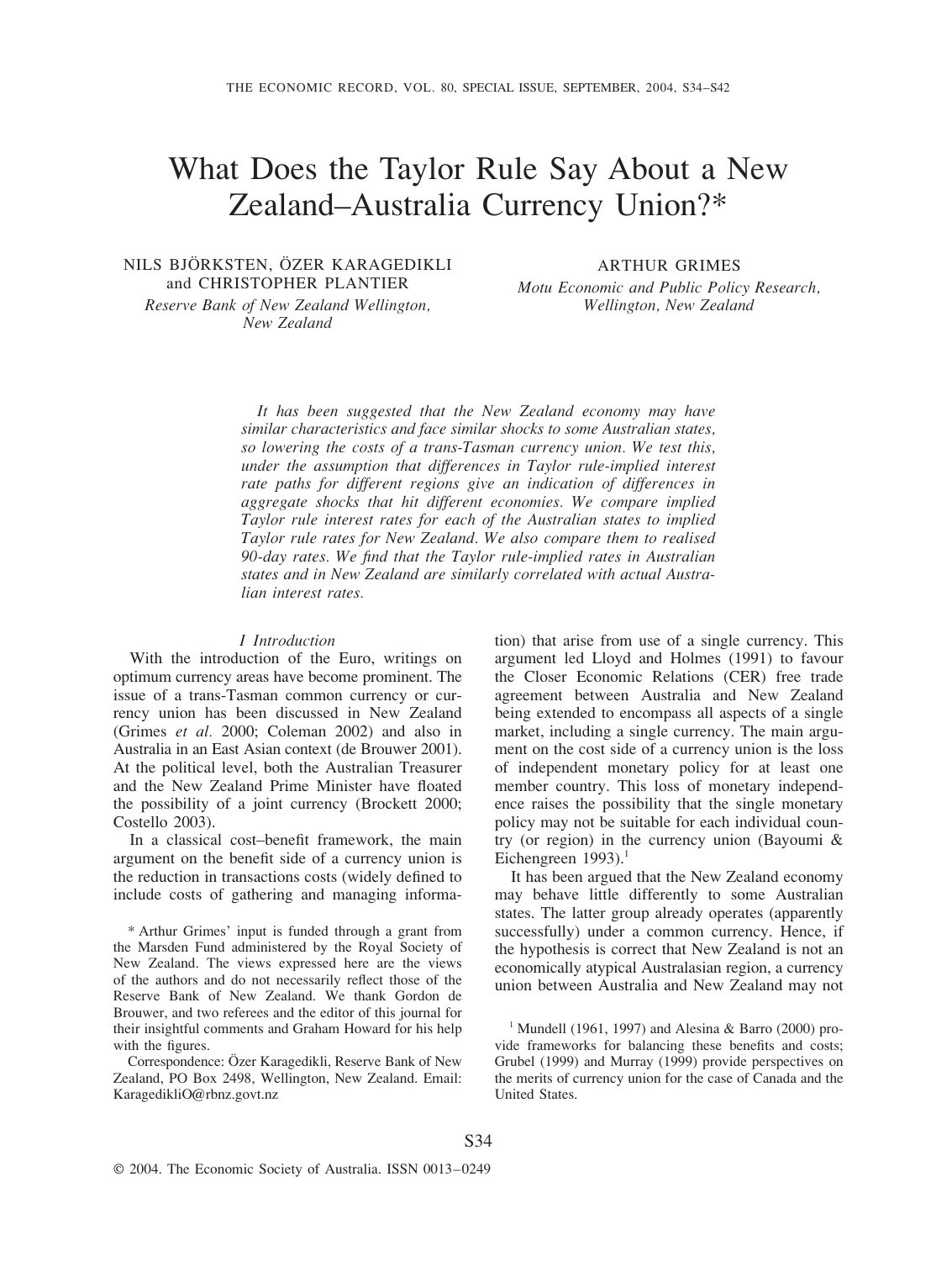It is not, however, straightforward to measure the appropriateness of common monetary policy settings across different regions, and hence it is not straightforward to measure the costs that would arise from loss of monetary independence with the adoption of a currency union. Researchers have attempted this task by comparing patterns of shocks and looking at correlations of different shocks across regions/ countries. Another way of answering this question is to examine implied monetary settings under a benchmark monetary policy rule and then to compare these settings both across regions and against actual policy settings.

In this paper, we address the question at hand by means of a simple Taylor rule (Taylor 1993) using an approach similar to the Euro area analysis of Björksten and Syrjänen (1999). Björksten and Syrjänen argue that one way of testing the appropriateness of a single monetary policy across multiple regions is to look at a benchmark for monetary policy, such as the Taylor rule (TR), which maps regional differences into interest rate space. By doing so, we assume that a simple TR mimics the monetary policy settings on both sides of the Tasman.<sup>2</sup> We also explore the implications for our analysis of an extended TR encompassing the impact of the exchange rate on interest rate settings (Taylor 1999).

The remainder of the paper is structured as follows. Section II describes our data. Section III introduces the model used to translate different TR-implied interest rate settings into inferences regarding asymmetric shocks across countries. This section also discusses our methodology and relevant caveats. Section IV presents the implied TR paths under different assumptions for Australian states and for New Zealand. Section V discusses what the TRs tell us about a currency union between Australia and New Zealand, and concludes.

#### *II Data Description*

The TR is a simple policy rule, in which the shortterm interest rate reacts to inflation deviations from target and output deviations from potential. The TR normally requires data on the output gap, inflation and the neutral real interest rate.

<sup>2</sup> See de Brouwer and O'Regan (1997) and Huang *et al*. (2001).

Figure 1 *Inflation – NZ & Australian States, 1992–2002*



With regard to inflation data, the only state-level Australian CPI series are those for the capital cities of the states. We adjust these series for the introduction of a goods and services tax in Australia, to give the CPIX series for each state. We concentrate on the five largest states (New South Wales, NSW; Victoria, Vic; Queensland, Qld; Western Australia, WA; and South Australia, SA). To be consistent with the measure for the Australian states, we use the CPI excluding GST series for New Zealand (NZ).

Figure 1 plots the annual inflation rate for NZ together with a band showing the range of annual inflation rates for the five Australian states covered in our study.3 Although the difference in inflation rates between states can at times be as high as 2 per cent, the overall patterns are similar. The mean and standard deviation of inflation rates across states are also similar to each other (Table 1). The means range from a high of 2.12 per cent for NSW to 1.88 per cent for Vic and WA; NZ's mean inflation rate was fractionally lower still at 1.82 per cent (Australia had a slightly higher inflation target during this time period).

With regard to output gap data, we do not have quarterly output data at the Australian state level. Instead, we use seasonally adjusted employment figures for the Australian states. For NZ, we use the output gap based on quarterly real GDP.4

<sup>&</sup>lt;sup>3</sup> Inflation rates for Tasmania and the two territories follow similar patterns.

<sup>&</sup>lt;sup>4</sup> We confirm that the employment gap is a reasonable proxy for the output gap by HP filtering both the employment and the output series for New Zealand and for Australia as a whole. In each case, we find that the output gap and employment gap series are very similar (results available from the authors on request).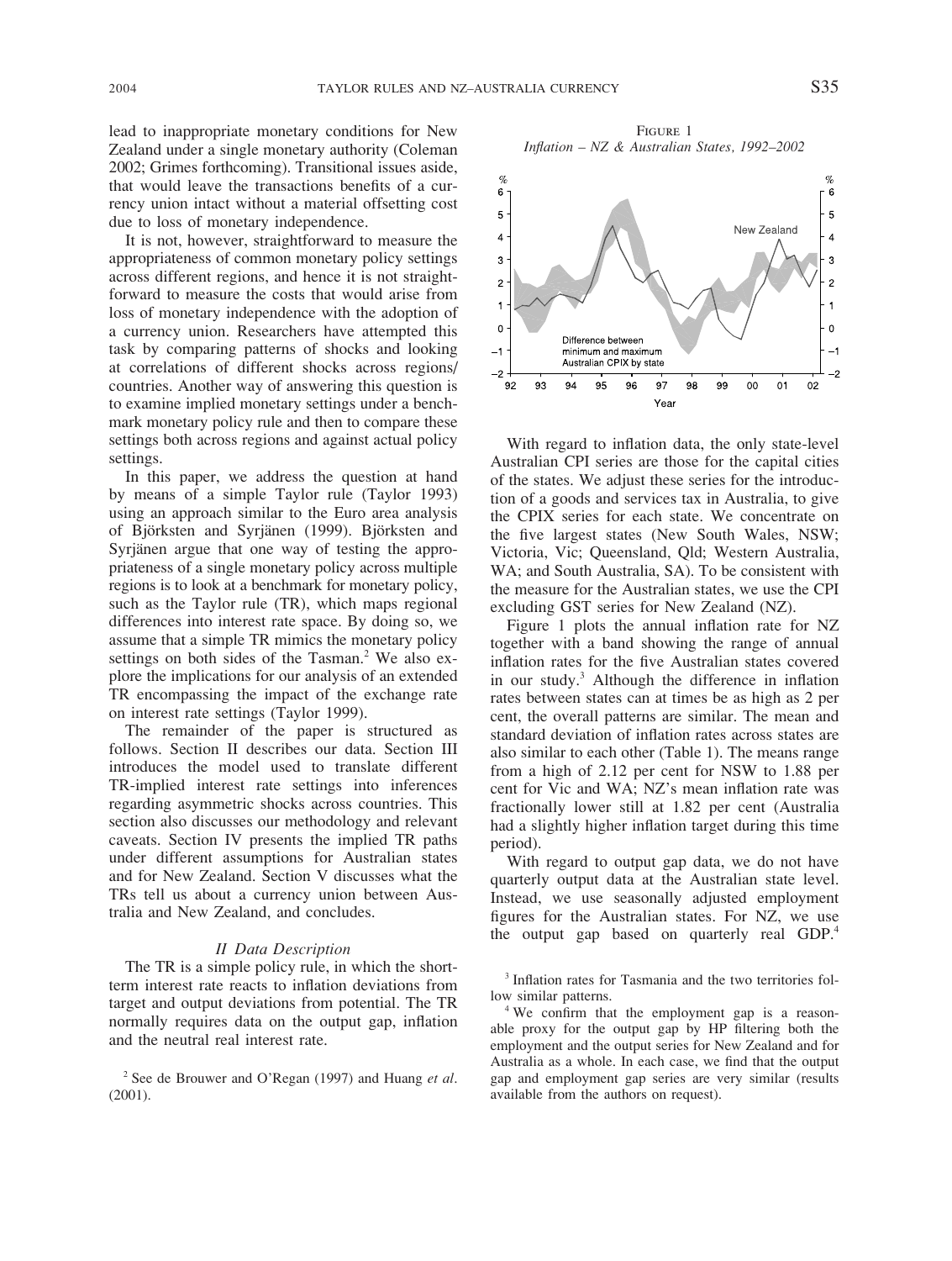| <b>NSW</b> | Vic     | Old     | WA      | SА      | NZ.     |
|------------|---------|---------|---------|---------|---------|
|            |         |         |         |         |         |
| 2.12       | 1.88    | 2.04    | 1.88    | 1.97    | 1.82    |
| $-0.33$    | $-0.41$ | 0.08    | $-0.67$ | $-1.14$ | $-0.50$ |
| 5.65       | 4.72    | 4.72    | 5.17    | 4.42    | 4.48    |
| 1.45       | 1.23    | 1.19    | 1.39    | 1.25    | 1.12    |
|            |         |         |         |         |         |
| $-0.29$    | $-0.39$ | $-0.16$ | $-0.20$ | $-0.23$ | $-0.14$ |
| $-3.89$    | $-3.32$ | $-2.39$ | $-3.73$ | $-3.28$ | $-4.21$ |
| 2.33       | 1.67    | 2.30    | 2.46    | 2.32    | 2.40    |
| 1.41       | 1.29    | 1.06    | 1.30    | 1.25    | 1.65    |
|            |         |         |         |         |         |

TABLE 1 *Descriptive Statistics – Inflation & Employment Gap*

NSW, New South Wales; Vic, Victoria; Qld, Queensland; WA, Western Australia; SA, South Australia.

Figure 2 *Employment Gap in Australian States and New Zealand, 1992–2002*



(Henceforth, for convenience, we refer to each of the measured gaps as employment gaps.) In each case, we filter the data with a Hodrick-Prescott (HP) filter (Hodrick & Prescott 1997) to obtain our employment gap series. Figure 2 shows the HP-filtered employment gaps in NZ and the band covered by the Australian states. This figure and the descriptive statistics in Table 1 indicate that the employment gaps are closely related across the states and between NZ and the individual states.

Figure 3 shows the realised 90-day rates in Australia and New Zealand. With the exception of the late 1997 to early 1998 period,<sup>5</sup> the respective 90-day rates in both economies co-move closely. For most of the period there is a positive gap between New Zealand and Australian rates, which we assume comes

Figure 3 *90-day Interest Rate in Australia and New Zealand, 1992–2002*



from the constant in the TR, the neutral real interest rate.<sup>6</sup> For this reason, in our calculations below, we assume that the neutral real rate in New Zealand is one percentage point higher than in the Australian states over the sample period (4.5 per cent in New Zealand and 3.5 per cent in the Australian states).

# *III Model and Methodology*

We develop a simple model according to which the differences between TR-implied interest rates can be used to proxy the differences in aggregate shocks between economies. One can think of the movements in the TR-implied rates as a summary measure of the shocks that the different states have been hit by.

The TR is a reaction function in which the interest rate reacts to shocks to inflation (from both the

<sup>&</sup>lt;sup>5</sup> This episode can, in part, be attributed to the Monetary Conditions Index used by the Reserve Bank of New Zealand at the time.

<sup>6</sup> See Plantier (2003) and Björksten & Karagedikli (2003) for estimates of the neutral real rate in New Zealand and Australia.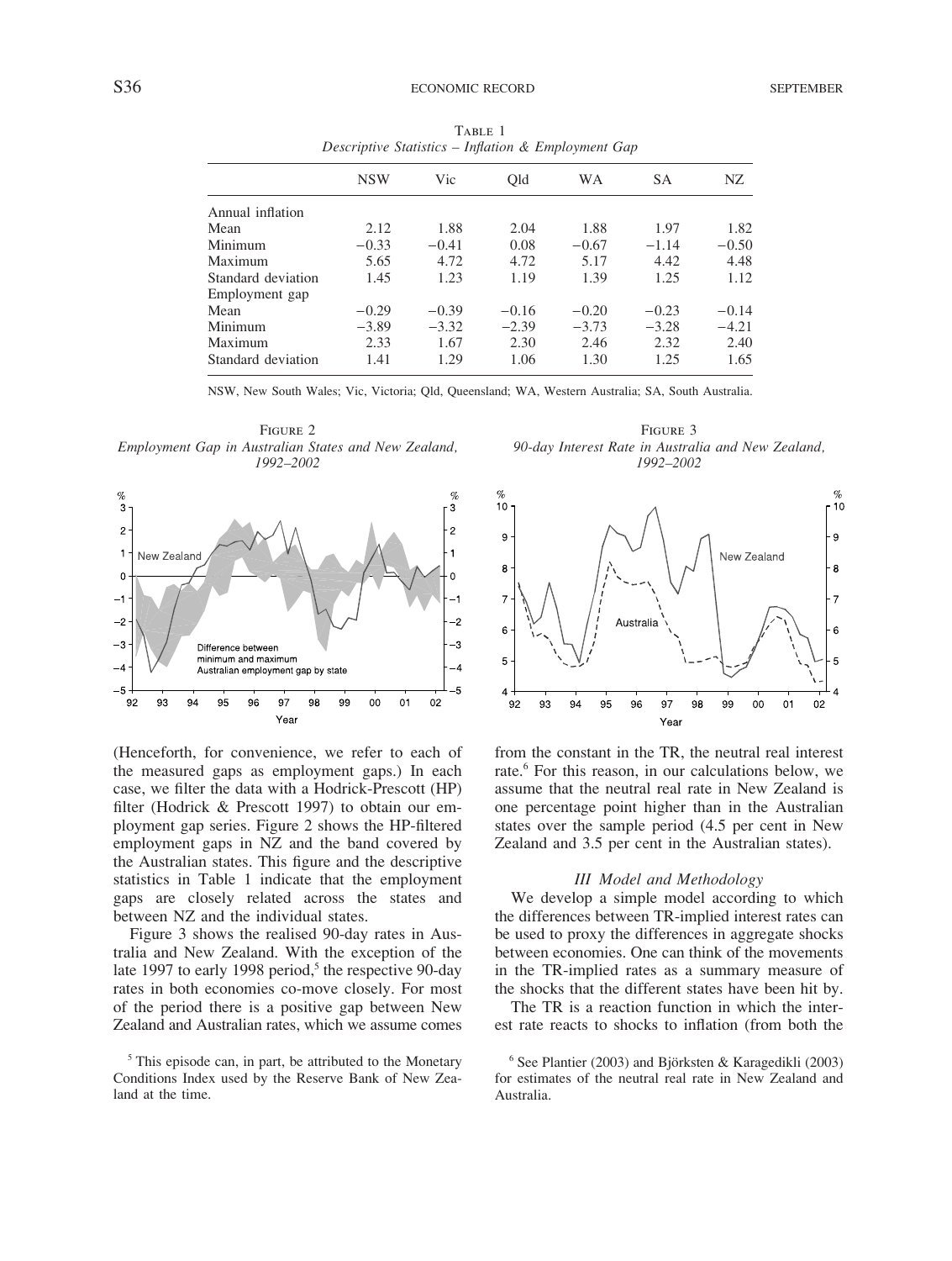supply and demand sides) and to the output gap (from the demand side). The degree of co-movement of TR-implied rates in two different economies indicates how similar are the aggregated shocks relevant to monetary policy that hit the different economies. For monetary-policy purposes, this aggregated measure is more useful than analysis of each individual shock since interest rate setting utilises only one policy instrument, which must be set according to some weighted average of relevant shocks. It is possible that individual shocks might differ across regions at a point in time but the implied monetary policy settings will be similar if the shocks are offsetting. Conversely, the desired interest rate responses to a particular deviation of inflation from target may differ across regions if their output gaps at the time are materially different. Examination of individual shocks across regions would not account for considerations such as these.

Our model is described by the following equations.<sup>7</sup>

$$
y_t^j = y_t^{*j} - \alpha^j r_t^j + \varepsilon_t^{d,j},\tag{1}
$$

$$
\pi_i^j = \pi_{i+1}^{e,j} + \beta_j^j (y_i^j - y_i^{*j}) + \varepsilon_i^{s,j}, \tag{2}
$$

$$
i_t^j = r^{*j} + \pi_{t+1}^{e,j} + \psi_0^j(\pi_t^j - \pi^{*j}) + \psi_1^j(y_t^j - y_t^{*j}) + \varepsilon_t^{m,j},
$$
\n(3)

$$
r_t^j = i_t^j - \pi_{t+1}^{e,j},\tag{4}
$$

$$
\pi_{i+1}^{e,j} = \pi^{*j},\tag{5}
$$

where *y* is real output,  $y^*$  is potential output,  $\pi$  is the inflation rate,  $\pi^e$  is expected inflation, *i* is the short-term nominal interest rate, *r*\* is the neutral real interest rate,  $\pi^*$  is the inflation target, *r* is the real interest rate,  $\varepsilon^d$ ,  $\varepsilon^s$ ,  $\varepsilon^m$  are demand, supply and monetary shock terms, respectively, *t* is the time subscript, *j* is the superscript indicating regions and  $\alpha$ ,  $β$ ,  $ψ$ <sub>0</sub>,  $ψ$ <sub>1</sub> are positive coefficients.

Equation (1) is the output equation. Real output deviates from its supply determined trend, depending on the real interest rate and random demand shocks. Equation (2) is the inflation equation, where inflation is a function of inflation expectations, the output gap and supply side shocks. We also assume, in Equation (5), that under a credible inflation targeting regime, inflation expectations are equal to target inflation. Equation (5) can be supplemented with a term in which expectations are determined (positively) also by the gap between current and target

inflation, so embodying an expectation of partial adjustment of inflation towards target. This adjustment process is consistent with flexible inflation targeting regimes (Svensson 2000). Addition of this term yields the same reduced form expression for the short-term interest rate as shown in Equation (9) below and so is consistent with the remaining analysis in the paper.8 We omit this additional term from the formal model for the sake of clarity.

The third equation is the Taylor Rule, which represents the monetary policy reaction function. Monetary policy reacts to the output gap and to inflation deviations from target, where inflation is affected both by the output gap and by shocks.

Substituting Equations  $(4)$  and  $(5)$  into  $(1)$ , and re-arranging, gives:

$$
y_t^j - y_t^{*j} = -\alpha^j (i_t^j - \pi^{*j}) + \varepsilon_t^{d,j}.
$$
 (6)

We can do a similar substitution for Equation (2):

$$
\pi_i^j - \pi^{*j} = \beta^j (y_i^j - y_i^{*j}) + \varepsilon_i^{s,j}.
$$
 (7)

Now substitute Equations (6) and (7) into (3) and re-write the policy rule as:

$$
i_{i}^{j} = r^{*j} + \pi^{*} + \psi_{0}^{j} \{ \beta^{j}(-\alpha^{j}(i_{t}^{j} - \pi^{*j}) + \varepsilon_{t}^{d_{j}}) + \varepsilon_{t}^{s_{j}} \} + \psi_{1}^{j} \{-\alpha^{j}(i_{t}^{j} - \pi^{*j}) + \varepsilon_{t}^{d_{j}} \} + \varepsilon_{t}^{m_{j}}.
$$
 (8)

Solving Equation (8) for the nominal interest rate gives:

$$
i_t^j = \prod_j^j r^{*j} + \prod_j^j \pi^{*j} + \prod_j^j \varepsilon_i^{s,j} + \prod_j^j \varepsilon_i^{d,j} + \prod_j^j \varepsilon_i^{m,j}. \quad (9)
$$

Equation (9) holds for any region *j* or *k*; the  $\Pi_i^j$ coefficients are combinations of the parameters in Equations (1–3). In a currency union,  $\psi_0^j = \psi_0^k$ ,  $\psi_1^j = \psi_1^k$ ,  $\pi^{*j} = \pi^{*k}$ ,  $\varepsilon_i^{m,j} = \varepsilon_i^{m,k}$  and provided there is a free capital mobility between states, then  $r^{*j}$  = *r*\**<sup>k</sup>* . Furthermore, it is reasonable to assume that  $\alpha^{j} \approx \alpha^{k}$  and  $\beta^{j} \approx \beta^{k}$ , implying that  $\Pi_{i}^{j} = \Pi_{i}^{k} = \Pi_{i}$  $(i = 1, \ldots, 4)$ .

Hence the difference in Equation (9) between regions *j* and *k* will be:

$$
i_t^j - i_t^k = \Pi_2(\varepsilon_t^{s,j} - \varepsilon_t^{s,k}) + \Pi_3(\varepsilon_t^{d,j} - \varepsilon_t^{d,k}).
$$
 (10)

Equation (10) indicates that differences in TRimplied interest rates between states arise from differences in shocks to demand and supply. If these differences are small (or offsetting), then the TRimplied interest rate paths will be similar.

In this simple setup the central bank adjusts the short-term interest rate in response to inflation deviations from target and the deviations of output from potential. We calculate the TR path for each

<sup>7</sup> Constant terms are suppressed. For a similar model and analysis of its micro-underpinnings, see Clarida *et al.* (1999).

<sup>&</sup>lt;sup>8</sup> The composition of the reduced form parameters, which is not central to this paper, differs slightly.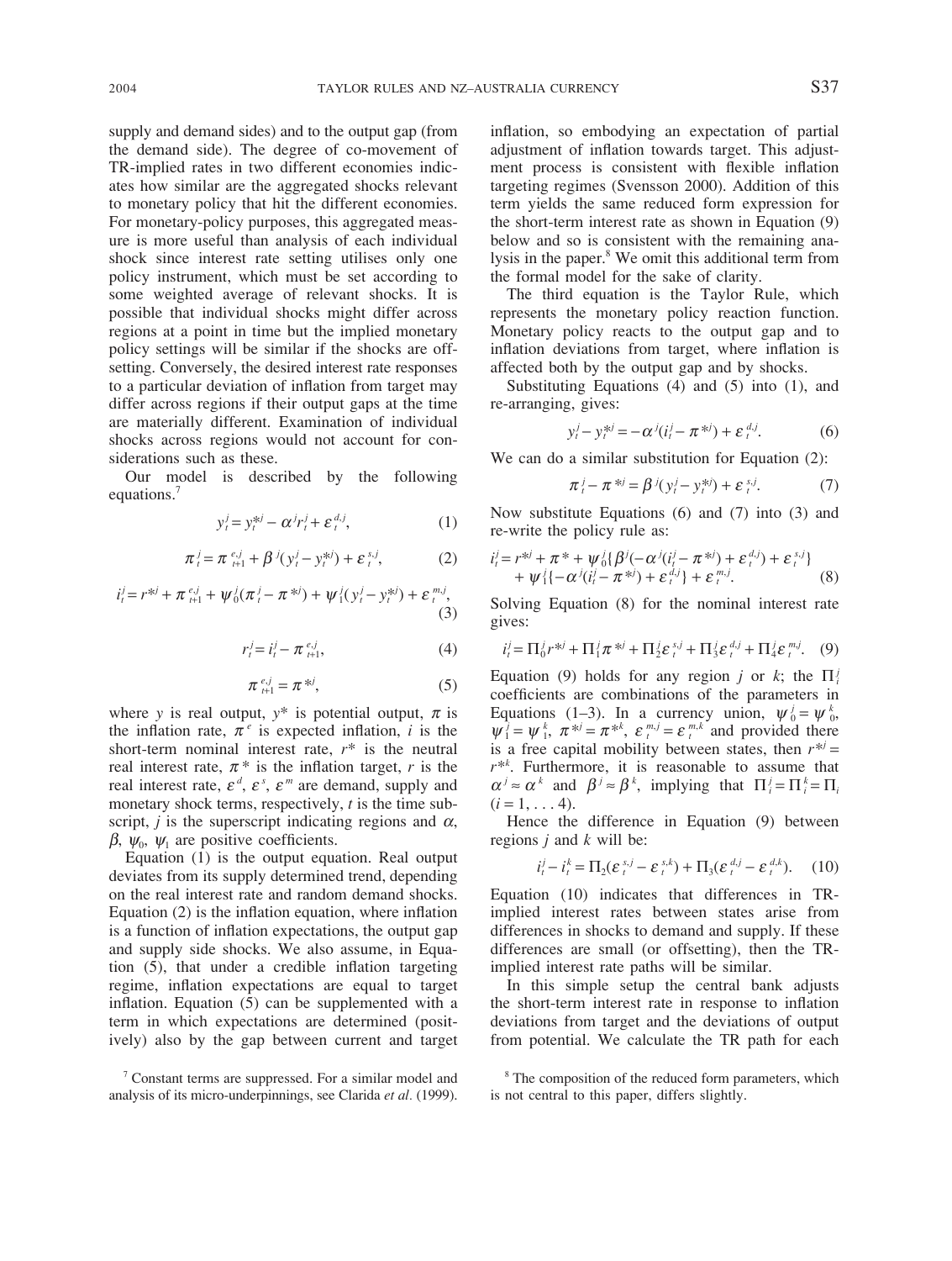Australian state and for New Zealand with the original weights suggested by Taylor in his 1993 paper. These weights are only a benchmark, however, and one potential criticism of this approach is that the weights used in the TR may not be appropriate. The weight on inflation should be greater than one so that a rise (fall) in the nominal interest rate increases (decreases) the real interest rate in order to have an effect on the real economy; we use Taylor's recommended weight of 1.5. Our weight on the output gap is Taylor's recommended value of 0.5. Unless one changes these coefficients significantly, the interest rate implied by the TR does not change materially. Although it has been suggested that higher weights are needed for a more efficient rule, the original Taylor weights are found to mimic the monetary policy settings well in many economies. Although it is not a fully efficient rule, the TR is robust to different models. This robustness characteristic is desirable if model uncertainty is an issue. For New Zealand, Huang *et al.* (2001) and Drew and Plantier (2000) showed that Taylor's original weights are relevant to the country's average experience in recent years.

Problems associated with the unobserved nature of potential output and the neutral real interest rate are another set of concerns. The unobserved nature of these variables is an issue for most models in macroeconomics. Over the longer term, if a central bank systematically underestimated or overestimated these variables, inflation would overshoot or undershoot (Drew & Plantier 2000). Given that the TR has been estimated to be a reasonable proxy for central bank behaviour in recent years and that we have not observed systematic overshooting of inflation in this period, we consider that the TR provides an adequate basis to model desired monetary policy behaviour for the purposes of this study.

#### *IV Findings*

Figure 4 shows the quarter by quarter TR recommendations for short-term interest rates in NZ and for the band covered by the Australian states. In calculating these rates, we assume that  $\psi_0^j = 1.5$  and  $\psi_1^j = 0.5$  for all *j*. For the Australian states we assume that  $r^{*j} = 3.5$  and  $\pi^{*j} = 2.5$ ; for New Zealand we assume  $r^{*j} = 4.5$  and  $\pi^{*j} = 2.9$  One conclusion from this figure is that the TR movements across the Australian states are similar, especially after 1993. With the exception of the late 1990s, New Zealand's

Figure 4 *Taylor Rule-Implied and Actual 90-day Rates, 1992–2002*



implied path also looks similar to that of the Australian states.

Figure 4 adds the actual Australian (AU) and NZ 90-day rates to see how closely the actual rates correspond to the TR-implied rates (and hence to the desired monetary policy) of individual Australian states and New Zealand. The Australian 90-day rate is not as volatile as the TR implies for different states of Australia. This reflects two factors. First, diversification means that the aggregate Australian inflation rate and output gap are less volatile than those of individual states. Second, most empirically estimated TRs find some degree of interest rate smoothing, contributing to actual rates being less volatile than the raw TR would imply (Lowe & Ellis 1997).

Table 2 presents descriptive statistics of the series in Figure 4. Some interesting patterns emerge. The average short-term interest rate in Australia as a whole is higher than the TR recommendations for each state would recommend. On the other hand, the standard deviation of the actual short rate is much lower than the state-level TRs suggest. In terms of averages, the New Zealand TR suggests higher settings than in any of the Australian states. The New Zealand TR does not differ from those of the Australian states in terms of the variance of the TR recommendations.

Table 3 presents the correlation coefficients between each of the TR and actual series. The correlation between each of the Australian state TR-implied rates lies between 0.79 and 0.94. The highest correlation is that between NSW and Vic, consistent with the findings in Grimes (forthcoming) that these two states represent the core of the Australasian economy. Other states are attached to the core, albeit with some idiosynchracies relative to the core states.

<sup>9</sup> We use the mid-point of the Reserve Bank of New Zealand's target band.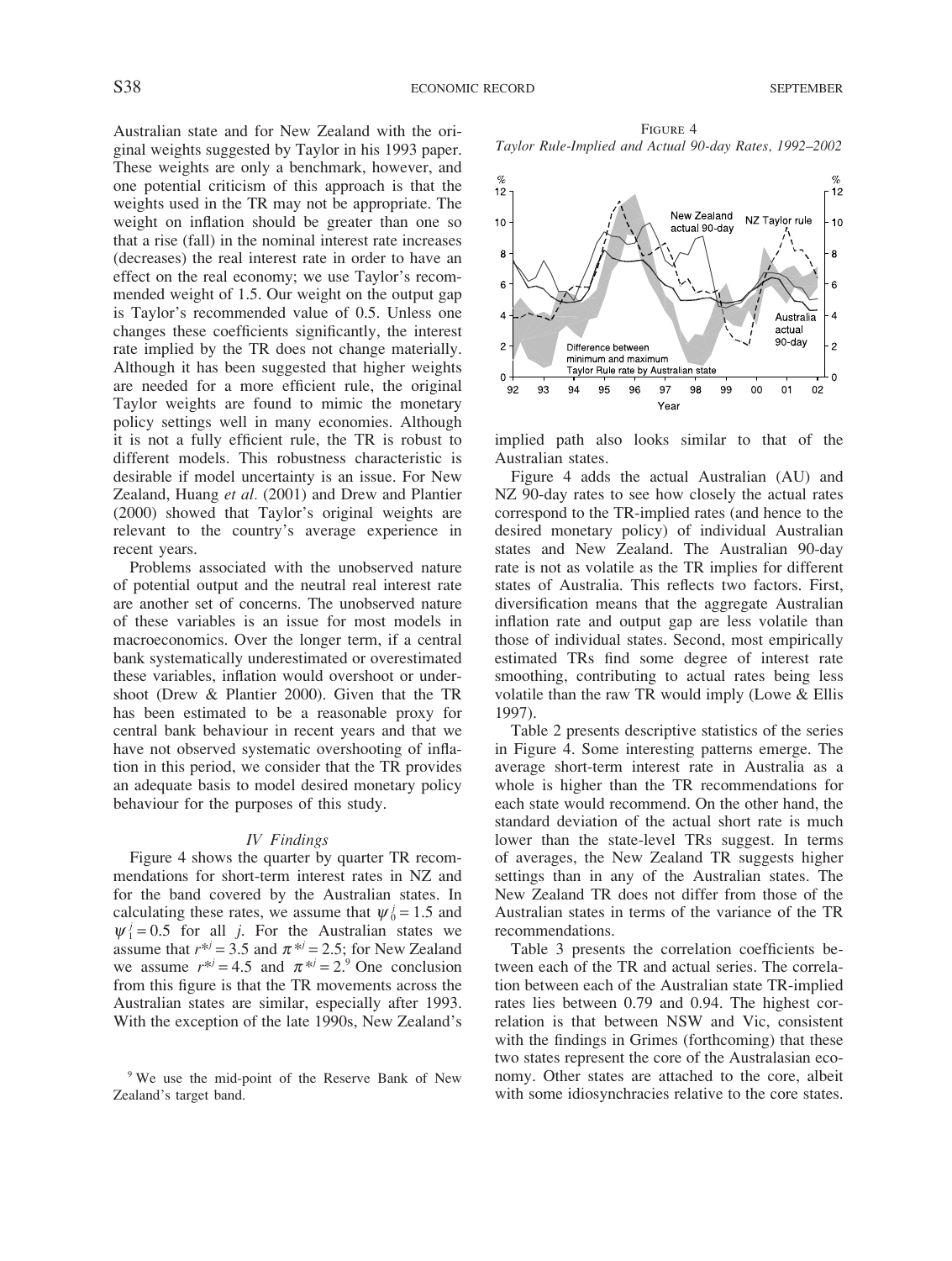| Taylor Rule-Implied and Actual 90-day Rates |                     |       |       |       |      |             |             |             |  |  |
|---------------------------------------------|---------------------|-------|-------|-------|------|-------------|-------------|-------------|--|--|
|                                             | Taylor rule-implied |       |       |       |      |             | Actual rate |             |  |  |
|                                             | <b>NSW</b>          | Vic   | Old   | WA    | SА   | New Zealand | Australia   | New Zealand |  |  |
| Mean                                        | 5.25                | 4.82  | 5.15  | 4.82  | 5.00 | 6.30        | 5.82        | 6.97        |  |  |
| Minimum                                     | 1.18                | 0.62  | 2.17  | 0.65  | 0.77 | 2.01        | 4.30        | 4.46        |  |  |
| Maximum                                     | 11.76               | 10.13 | 10.43 | 10.99 | 9.23 | 11.37       | 8.19        | 9.97        |  |  |
| <b>Standard Deviation</b>                   | 2.64                | 2.15  | 2.10  | 2.60  | 2.02 | 2.32        | 1.07        | 1.58        |  |  |

TABLE 2 *Taylor Rule-Implied and Actual 90-day Rates*

NSW, New South Wales; Vic, Victoria; Qld, Queensland; WA, Western Australia; SA, South Australia.

Table 3 *Correlation Coefficients Between Taylor Rule-Implied and Actual Rates\** NSW-T Vic-T Qld-T WA-T SA-T New Zealand-T Australia-A New Zealand-A NSW-T 1 0.94 0.90 0.87 0.85 0.69 0.60 0.32 Vic-T – 1 0.89 0.88 0.87 0.69 0.50 0.19 Qld-T – 1 0.88 0.85 0.78 0.64 0.38 WA-T – – – 1 0.79 0.66 0.44 0.17  $S_A - T$  – – – – 1 0.57 0.58 0.19 New Zealand-T – – – – – – 1 0.49 0.54 Australia-A – – – – – – 1 0.73 New Zealand-A – – – – – – – – – – – 1

NSW, New South Wales; Vic, Victoria; Qld, Queensland; WA, Western Australia; SA, South Australia; -T refers to Taylor rule-implied rate; -A refers to actual rate.

NZ TR-implied rates are positively correlated with TR-implied rates in each of the states; correlation coefficients range from 0.57 to 0.78. These correlations indicate similarity in aggregate shocks across the Tasman but the correlations are in each case lower than those between the Australian states. This evidence suggests that NZ is further to the periphery than are WA and SA, but its cycles are nevertheless still connected to those of the core states.

The correlation of the NZ TR-implied rate with the actual NZ 90-day rate is 0.54; the correlation of the NZ TR-implied rate with the Australian 90-day rate is 0.49. This suggests that the Australian 90-day rate has been almost as appropriate for NZ conditions as has the NZ 90-day rate over the sample period.10

By way of comparison, the correlations of the actual Australian 90-day rate with the TR-implied rates for each of the Australian states range between 0.44 and 0.64. These correlations are similar to the correlation of the NZ TR-implied rate with the Australian 90-day rate. Thus aggregate Australian monetary settings have, in the main, been as appro-

<sup>10</sup> On the maintained assumption that the TR is a valid proxy for desired monetary conditions.

priate for NZ as they have been for the Australian states. (By contrast, actual NZ monetary settings are not highly correlated with desired monetary conditions of the Australian states.)

Our analysis so far has assumed that Australia and New Zealand have different inflation targets and different neutral real interest rates. We have tested the sensitivity of the results to these assumptions. Under a currency union, countries have the same inflation target and one would expect that the New Zealand neutral real interest rate would adjust to that of Australia (especially if New Zealand's higher neutral real interest rate derives from a currency premium).<sup>11</sup> When we make adjustments to the New Zealand TR-implied rate to make NZ's neutral real rate and inflation target identical to Australia's, the NZ TR-implied rate moves even further into line with the TR-implied rates for the Australian states, although there is a slight lag between the

<sup>11</sup> Drew *et al*. (2001) used the Reserve Bank of New Zealand's FPS model and substituted in Australian interest rates to see the effects of those rates on New Zealand's inflation and output variability. They did not control for the fact that Australia has a higher inflation target; nor did they allow for convergence of New Zealand's neutral real rate to that of Australia.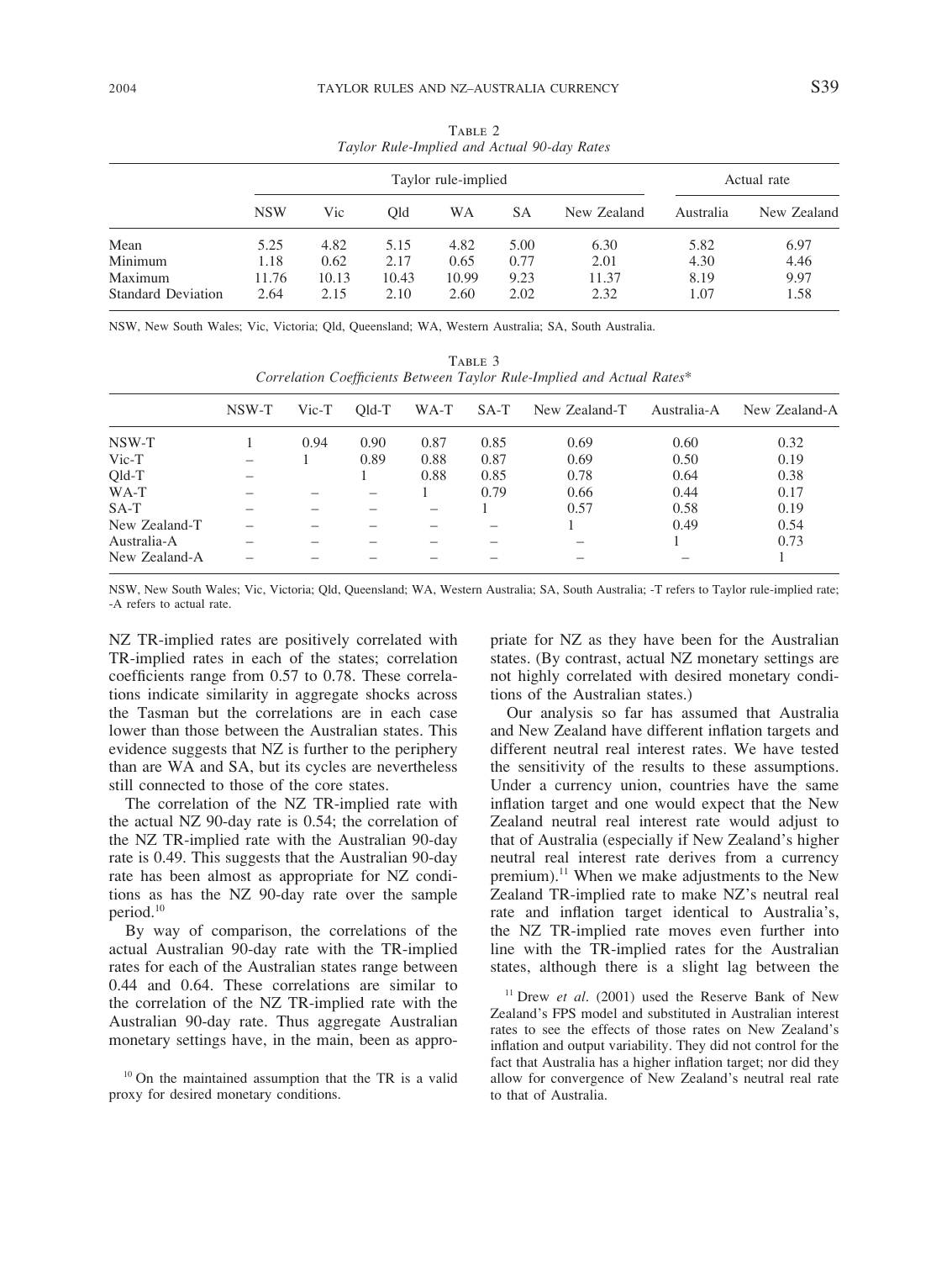TR-implied rates for the Australia states and for New Zealand.12 This lag could arise from a number of channels. Conway (1998) argues that the US economy transmits to the Australian economy first, then to the New Zealand economy with a lag. Another reason could be the direct importance of the Australian economy for New Zealand. A shock within the Australian economy may affect the New Zealand economy with a lag.

Our analysis has not addressed the possibility of variation over the sample period of the neutral real interest rate in the TRs. In the first and second halves of the sample, the average real interest rates in NZ were 5.6 per cent and  $4.5$  per cent,<sup>13</sup> respectively; in Australia the corresponding average rates were 3.9 per cent and 3.1 per cent. As a result, the reduction in New Zealand's average real rate was greater than the reduction in Australia's real rate, with NZ's rate slowly converging towards that in Australia. Use of a constant neutral real interest rate (as opposed to a time-varying rate) in the TRs is therefore likely to have biased our results slightly against finding similarity between NZ's TR-implied rates and those of the Australian states.

A potential issue with our approach is that we are using *ex post* rather than real time estimates of the employment gap. This is not a major issue here, since our objective is to compare the realised history across NZ and the Australian states. Our analysis is descriptive rather than prescriptive, so it is reasonable to make use of *ex-post* values of the employment gaps.

Analysis so far has not taken into account any open economy considerations, which are important for both New Zealand and Australia. Taylor (1999) discusses the following form of reaction function in an open economy context:<sup>14</sup>

$$
i_t = f\pi_t + gy_t + h_0e_t + h_1e_{t-1}
$$
 (11)

where  $i_t$  is the short-term nominal interest rate,  $\pi_t$ is the inflation rate,  $y_t$  is the output gap and  $e_t$  is the log of the real exchange rate. If  $h_0 = h_1 = 0$ , then the rule collapses to the simple TR with no reaction to exchange rate misalignments. We use the Taylor (1999) coefficients of  $h_0 = -0.25$  and  $h_1 = 0.15$  to see if adding these to the reaction function makes a difference to our findings. These coefficients suggest that a sustained 10 per cent depreciation of the

<sup>12</sup> Results available on request.

<sup>13</sup> Calculated using actual 90-day interest rates less realised one year ahead CPI inflation.

<sup>14</sup> Relative to the equilibrium real interest rate, real exchange rate, and inflation target.

Figure 5 *Taylor Rule-Implied Rates with Alternative Exchange Rate Reactions, 1992–2002*



exchange rate from its equilibrium value would lead to a 1 per cent point increase in policy rates. This comprises two components: a 2.5 per cent point rise in the very short run, partly offset in the following period by a 1.5 per cent point fall. In addition, we use the West (2003) coefficients of  $h_0 = -0.05$  and  $h_1 = 0$  as alternative exchange rate reaction coefficients. We compare these results using Australia (AU) in aggregate rather than the individual states, for clarity, in Figure 5.

Figure 5 indicates that adding a monetary policy reaction to exchange rate misalignments does not alter the basic conclusions of the paper. The TR recommendations for the interest rate decisions of New Zealand remain similar to those for Australia. In practice, movements of the Australian dollar and the New Zealand dollar against other currencies are highly correlated. For example, the correlation coefficient between the US–Australian dollar and US–New Zealand dollar exchange rate is 0.87 for the 1990–2002 period while the correlation between the nominal trade weighted indexes of the two countries is 0.66.

## *V Conclusions*

The question of whether 'one monetary policy size fits all' is a major concern in establishing a currency union. Coleman (2002) suggests that New Zealand is similar to a state of Australia, and hence might be able to manage quite well under a common monetary authority arrangement. In other words, New Zealand should not be worse off in a currency union with Australia. We attempt to shed further light on this question by examining the implications of a simple Taylor rule for interest rate settings in New Zealand and in the states of Australia. The TR is the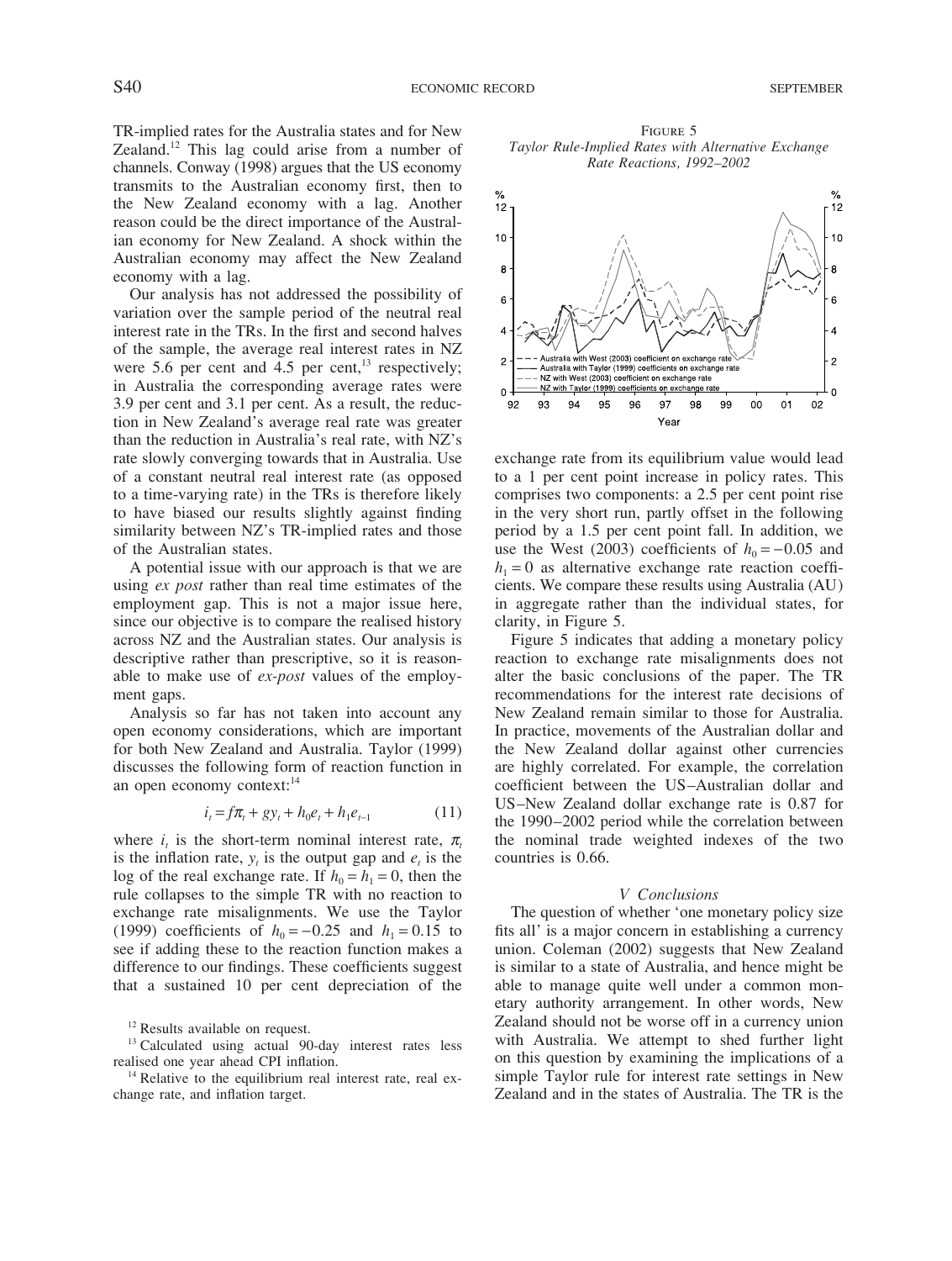central bank's reaction function and reacts to shocks to output and inflation. The movements in the TRimplied interest rates therefore derive from the nature of the aggregate shocks that affect the economy.

The TR evidence suggests that the cost to New Zealand associated with abandoning its independent currency and monetary policy may not be substantially greater than the costs associated with the individual Australian states having identical monetary policies.

This finding abstracts from the roles of other stabilisers to shocks, such as fiscal stabilisers that exist between Australian states. Currently, New Zealand does not share in the Australian fiscal stabilisation mechanisms and so our (historical) analysis is consistent with the existing institutional structures for fiscal policy. If currency union were accompanied by the introduction of a *trans*-Tasman fiscal stabilisation mechanism, the need for independent monetary policy across the two countries would be reduced, so strengthening the case for currency union. A full study of the interaction of fiscal stabilisers with the monetary policy stabiliser in a *trans*-Tasman context is a topic for further research. Our work also has not addressed any of the issues associated with managing a transition from one exchange rate regime to another. Nor does it address benefits from a currency union that may derive from closer economic integration.

Our results are driven both by the similarity in inflation rates between Australian states and New Zealand, and by similarity in employment gap cycles. It is important to stress that our results cover a specific time period (1992–2002) and so are specific to the shocks of this period. It is possible that shocks experienced in other historical periods, or in future, could indicate a greater need for monetary independence of New Zealand and, potentially, also for individual Australian states. Future studies might consider the issue of inflation and employment gap correlations under the different exchange rate regimes that have existed historically for the two countries. Extending the research in this manner would enable consideration of a greater time span, consideration of a greater range of shocks hitting each country and state, and would add to the understanding of the stabilisation role that the exchange rate system performs for each country.

## **REFERENCES**

Alesina, A. and Barro, R. (2000), 'Currency Unions', NBER Working Paper 7927, National Bureau of Economic Research, Cambridge, MA.

- Bayoumi, T. and Eichengreen, B. (1993), 'Shocking aspects of European monetary unification', in Torres, F. and Giavazzi, F., (eds). *Adjustment and Growth in the European Monetary Union*. Cambridge University Press, Cambridge.
- Björksten, N. and Karagedikli, Ö. (2003), 'Neutral real rates revisited'. *Reserve Bank of New Zealand Bulletin* **66**, 18–27.
- Björksten, N. and Syrjänen, M. (1999), 'Divergence in the Euro area: a cause for concern?' Bank of Finland Discussion Paper 11/99. Bank of Finland, Helsinki.
- Brockett, M. (2000), 'PM floats idea of joint central bank', *The Dominion*, 14 September.
- de Brouwer, G. (2001), 'Common currency arrangements for east Asia: does a formal common basket peg make sense?' in de Brouwer G., (ed.) *Financial Markets and Policies in East Asia*. Routledge, London.
- de Brouwer, G. and O'Regan, J. (1997), 'Evaluating simple monetary-policy rules for Australia', in Lowe, P., (ed.) *Monetary Policy and Inflation Targeting.* Reserve Bank of Australia, Sydney:
- Clarida, R., Gali, J. and Gertler, M. (1999), 'The science of monetary policy: a new Keynesian perspective. *Journal of Economic Literature* **37**, 1661–707.
- Coleman, A. (2002), 'Three perspectives on an australasian monetary union', in Gruen, D. and Simon, J., (eds). *Future Directions in Monetary Policy in East Asia* Reserve Bank of Australia, Sydney:
- Conway, P. (1998), 'Macroeconomic variability in New Zealand: an SVAR study'. *New Zealand Economic Papers* **32**, 161–86.
- Costello, P. (2003), '20th Anniversary of the closer economic relations agreement between Australia and New Zealand', speech to Auckland Chamber of Commerce, 20 February. Available from URL: <<http://www.treasurer.gov.au/tsr>>.
- Drew, A., Hall, V., McDermott, J. and St Clair, R. (2001), 'Would adopting the Australian dollar provide superior monetary policy for New Zealand?', Reserve Bank of New Zealand Discussion Paper, DP 2001/03, Reserve Bank of New Zealand, Wellington.
- Drew, A. and Plantier, C. (2000), 'Interest rate smoothing in dollar bloc countries', Reserve Bank of New Zealand Discussion Paper, DP 2000/06, Reserve Bank of New Zealand, Wellington.
- Grimes, A., (forthcoming), 'Is New Zealand an economic State of. Australasia', Motu Economic and Public Policy Research, Wellington.
- Grimes, A., Holmes, F. and Bowden, R. (2000), *An ANZAC Dollar?. Currency Union and Business Development*, Institute of Policy Studies: Wellington.
- Grubel, H. (1999), *The Case for the Amero: The Economics and Politics of a North American Monetary. Union*. Critical Issues Bulletin. Fraser Institute, Vancouver.
- Hodrick, R. and Prescott, E. (1997), 'Post-war US Business cycles: an empirical investigation'. *Journal of Money, Credit and Banking* **29**, 1–16.
- Huang, A., Margaritis, D. and Mayes, D. (2001), 'Monetary policy rules in practice: evidence from New Zealand',